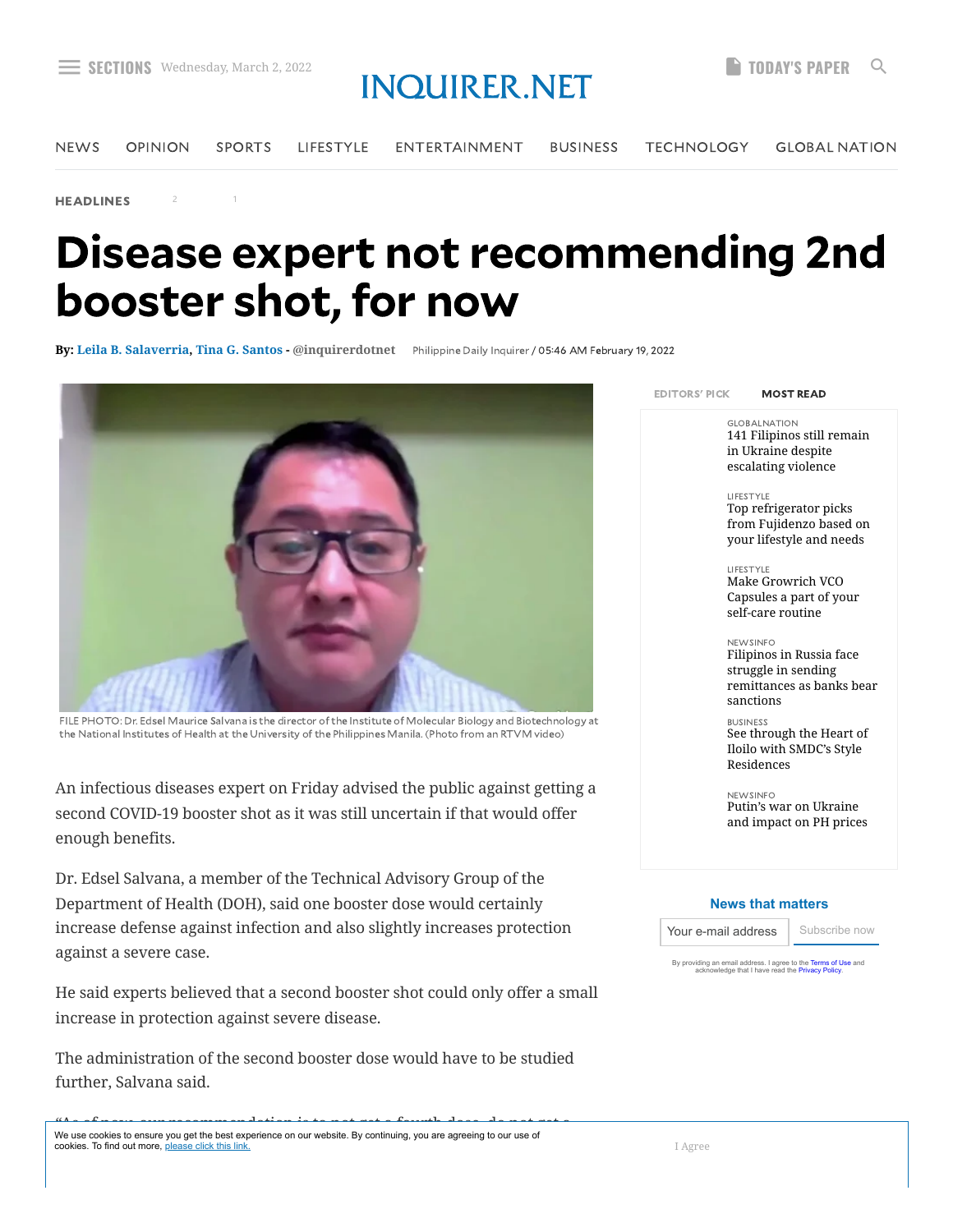#### $\equiv$  SECHIONS Wednesday, March 2, 2022 single shot vaccine, and this should be the **HAMMANN SALVAN SALVAN SALVAN [menu](https://newsinfo.inquirer.net/1556777/disease-expert-not-recommending-2nd-booster-shot-for-now)s Wednesday, March 2, 2022 in LOLUDED NIFT. SECTIONS PAPER** Q

ongoing studies to produce the next generation of vaccines or reformulated shots to combat variants of concern could be better candidates for the second booster shot, if this was ever recommended.

### **Targeted sector**

If a second booster dose or fourth shot would be offered, it might only be given to a targeted sector, such as health-care workers highly exposed to the coronavirus, and to the vulnerable population, he said.

What is more important is for people to get their primary vaccine, which would give significant protection against severe disease, Salvana said.

The government is aiming to ramp up its vaccination rate, as its third nationwide campaign reached only around 3 million individuals, below its 5-million target, according to Health Undersecretary Maria Rosario Vergeire.

The government may hold a fourth national vaccination drive, she said.

"This is a strategy of the government for us to be able to mop out all of those who are still not vaccinated or all of those who are still yet to receive their booster doses," Vergeire said.

She also said more than 329,000 children in the 5 to 11 age group received their first dose.

Vergeire urged those who were eligible for a booster shot to get it as soon as possible to increase their protection against COVID-19.

### **Risk of stillbirths**

She also encouraged pregnant women to get vaccinated against COVID-19 to avoid the risk of stillbirths.

"COVID-19 infection could affect the placenta of a pregnant woman, which could result in fetal injury or the death of the fetus in the womb," Vergeire said.

She cited the British Medical Journal report on 5,000 unvaccinated pregnant women who were afflicted with severe COVID-19 and experienced complications that caused critical care admissions, stillbirth and early neonatal deaths.

Vergeire also said the antibodies that the mothers would get from the vaccine could be passed on to their babies.

As of Feb. 17, the Philippines has 62.199 million fully vaccinated individuals, of the million of the matter of the million of the million of the million of the million of the million of the<br>cookies. To find out more, <u>please click this link.</u> We use cookies to ensure you get the best experience on our website. By continuing, you are agreeing to our use of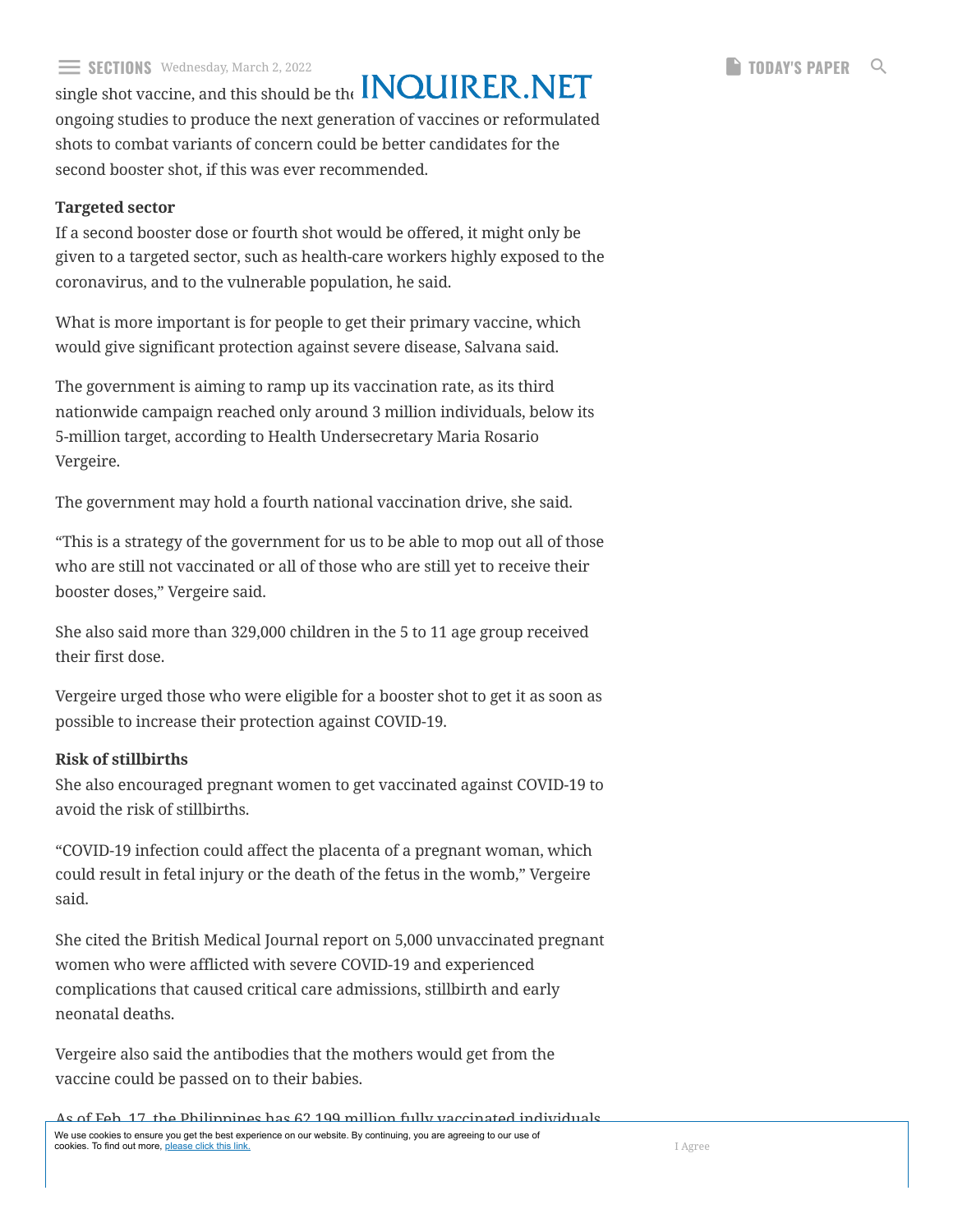reported 2,232 new infections on Friday.

OCTA fellow Guido David said NCR's average daily attack rate (Adar) was 3.45 with a 0.20 reproduction number and a health-care utilization rate of 26 percent.

Adar refers to the average number of new cases in a population of 100,000. For OCTA, the acceptable Adar is below 10.

The reproduction number refers to the number of people infected by a single case. A reproduction number below one indicates that the transmission of the virus is slowing down.

### **New cases in Metro**

The DOH said NCR had the most number of new cases with 378, followed by Calabarzon (Cavite, Laguna, Batangas, Rizal and Quezon) with 236 and Central Visayas with 212.

The country's positivity rate was 9.1 percent based on 29,812 people tested on Wednesday.

The positivity rate refers to the percentage of the tests that came out positive for coronavirus. The World Health Organization's benchmark positivity rate of below 5 percent, sustained for two weeks, indicates that virus transmission is under control.

The COVID-19 tally on Friday did not include figures from five laboratories which failed to submit their data to the COVID-19 Document Repository System, the DOH said.

The national caseload reached 3,648,925 on Friday.

The DOH said 2,131, or 95 percent of the new cases, occurred from Feb. 5 to Feb. 18.

It said there were 65,796 active cases. Of the total, 60,252 were mild, 946 asymptomatic, 2,869 moderate, 1,422 severe and 307 critical.

### **Recoveries**

The 3,010 recoveries brought the total number of survivors of the severe respiratory disease to 3,527,720.

The death toll rose by 79 to 55,330, with 16 of the deaths reported to have occurred this month and the rest between July 2021 and January 2022 but were reported only on Friday.

The DOH said 32 percent of COVID-19 intensive care unit beds in Metro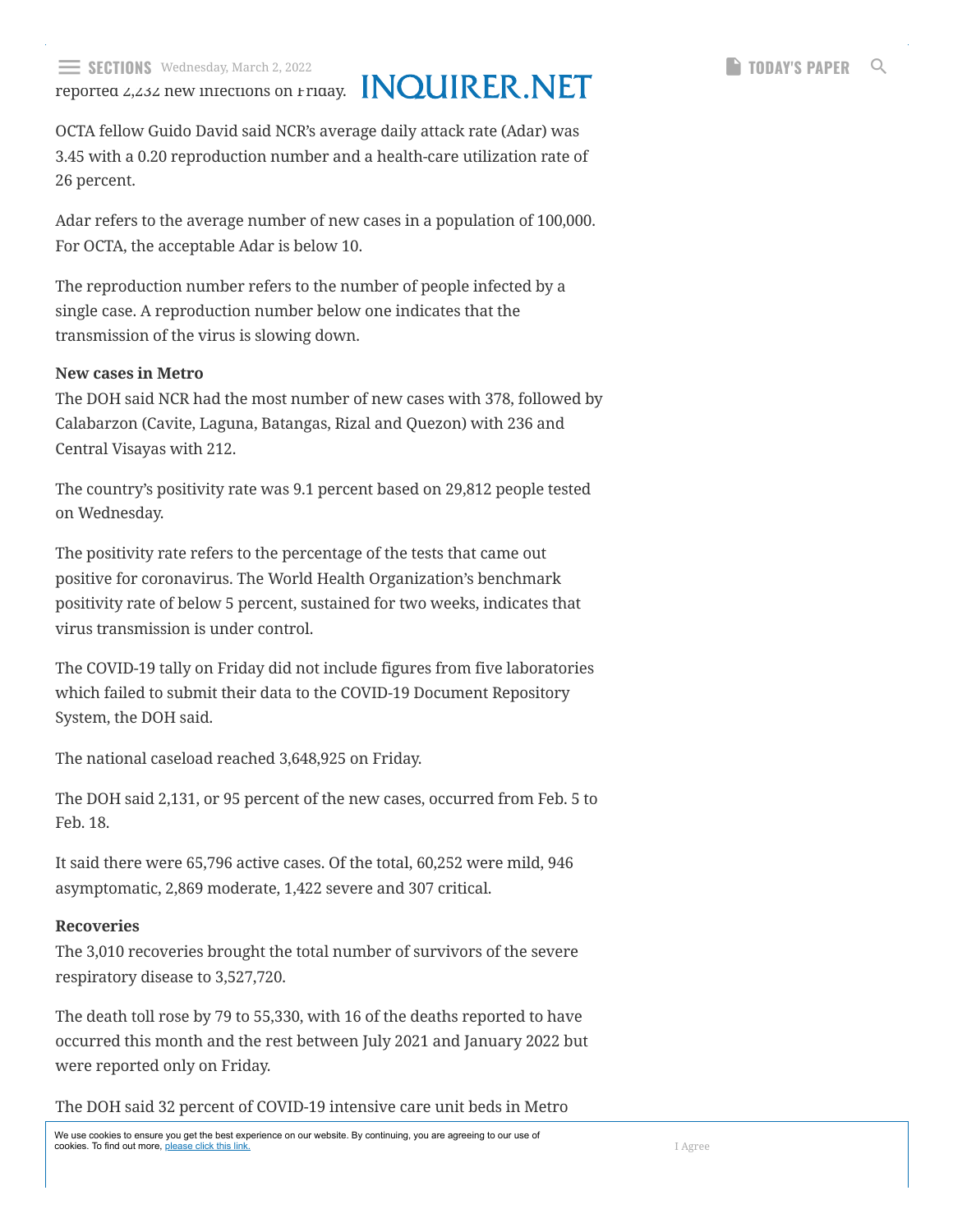The DOH said 21 percent of ventilators available  $\blacksquare$   $\blacksquare$   $\blacksquare$   $\blacksquare$   $\blacksquare$   $\blacksquare$   $\blacksquare$ 

**D** Follow us

patients were in use. It was 17 percent for the whole country.

*gsg*



READ NEXT

## Lorenzana: Pink ribbon [harassment](https://newsinfo.inquirer.net/1556787/lorenzana-pink-ribbon-harassment-uncalled-for) 'uncalled for'

Don't miss out on the latest news and information[.](https://www.facebook.com/inquirerdotnet) f Like us

Subscribe to [INQUIRER](https://www.inquirer.net/plus) PLUS to get access to The Philippine Daily Inquirer & other 70+ titles, share up to 5 gadgets, listen to the news, download as early as 4am & share articles on social media. Call 896 6000.

### **TAGS: [Booster Shot](https://newsinfo.inquirer.net/tag/booster-shot), [COVID-19 Vaccine](https://newsinfo.inquirer.net/tag/covid-19-vaccine), [DoH,](https://newsinfo.inquirer.net/tag/doh) [Edsel Salvana](https://newsinfo.inquirer.net/tag/edsel-salvana), [Vergeire](https://newsinfo.inquirer.net/tag/vergeire)**

For feedback, complaints, or inquiries, **[contact](https://services.inquirer.net/contactus/) us.**

**Disclaimer:** Comments do not represent the views of INQUIRER.net. We reserve the right to exclude comments which are inconsistent with our editorial standards. **FULL [DISCLAIMER](https://newsinfo.inquirer.net/1556777/disease-expert-not-recommending-2nd-booster-shot-for-now)**